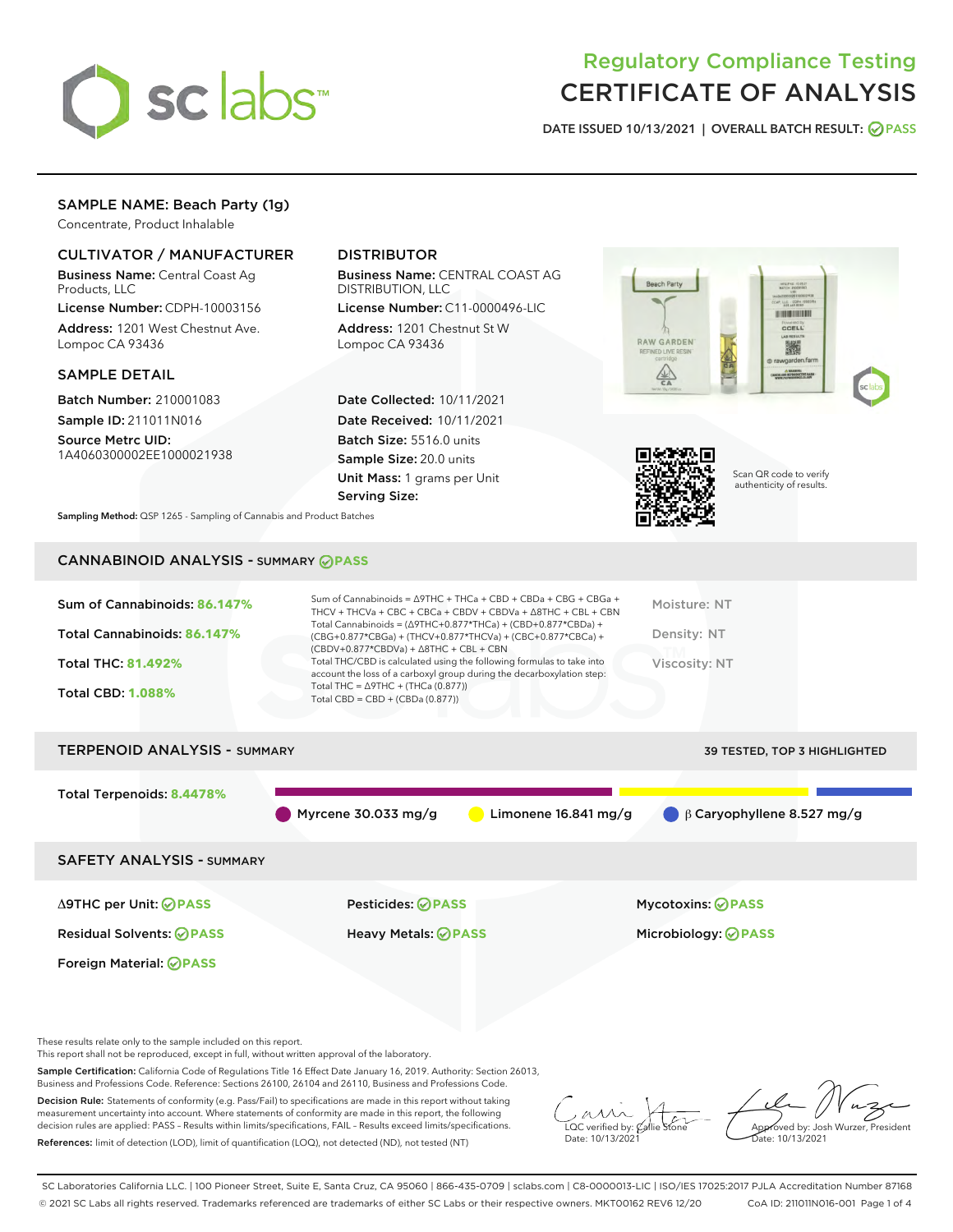



BEACH PARTY (1G) | DATE ISSUED 10/13/2021 | OVERALL BATCH RESULT:  $\bigcirc$  PASS

### CANNABINOID TEST RESULTS - 10/12/2021 2 PASS

Tested by high-performance liquid chromatography with diode-array detection (HPLC-DAD). **Method:** QSP 1157 - Analysis of Cannabinoids by HPLC-DAD

#### TOTAL CANNABINOIDS: **86.147%**

Total Cannabinoids (Total THC) + (Total CBD) + (Total CBG) + (Total THCV) + (Total CBC) + (Total CBDV) + ∆8THC + CBL + CBN

TOTAL THC: **81.492%** Total THC (∆9THC+0.877\*THCa)

TOTAL CBD: **1.088%**

Total CBD (CBD+0.877\*CBDa)

TOTAL CBG: 2.417% Total CBG (CBG+0.877\*CBGa)

TOTAL THCV: 0.45% Total THCV (THCV+0.877\*THCVa)

TOTAL CBC: ND Total CBC (CBC+0.877\*CBCa)

TOTAL CBDV: ND Total CBDV (CBDV+0.877\*CBDVa)

| <b>COMPOUND</b>            | LOD/LOQ<br>(mg/g) | <b>MEASUREMENT</b><br><b>UNCERTAINTY</b><br>mg/g | <b>RESULT</b><br>(mg/g) | <b>RESULT</b><br>(%) |
|----------------------------|-------------------|--------------------------------------------------|-------------------------|----------------------|
| <b>A9THC</b>               | 0.06 / 0.26       | ±28.033                                          | 814.92                  | 81.492               |
| <b>CBG</b>                 | 0.06 / 0.19       | ±0.952                                           | 24.17                   | 2.417                |
| <b>CBD</b>                 | 0.07/0.29         | ±0.504                                           | 10.88                   | 1.088                |
| <b>THCV</b>                | 0.1 / 0.2         | ±0.22                                            | 4.5                     | 0.45                 |
| <b>CBN</b>                 | 0.1 / 0.3         | ±0.28                                            | 4.3                     | 0.43                 |
| $\triangle$ 8THC           | 0.1 / 0.4         | $\pm 0.22$                                       | 2.7                     | 0.27                 |
| <b>THCa</b>                | 0.05/0.14         | N/A                                              | <b>ND</b>               | <b>ND</b>            |
| <b>THCVa</b>               | 0.07/0.20         | N/A                                              | <b>ND</b>               | <b>ND</b>            |
| <b>CBDa</b>                | 0.02/0.19         | N/A                                              | <b>ND</b>               | <b>ND</b>            |
| <b>CBDV</b>                | 0.04 / 0.15       | N/A                                              | <b>ND</b>               | <b>ND</b>            |
| <b>CBDVa</b>               | 0.03/0.53         | N/A                                              | <b>ND</b>               | <b>ND</b>            |
| <b>CBGa</b>                | 0.1/0.2           | N/A                                              | <b>ND</b>               | <b>ND</b>            |
| <b>CBL</b>                 | 0.06 / 0.24       | N/A                                              | <b>ND</b>               | <b>ND</b>            |
| <b>CBC</b>                 | 0.2 / 0.5         | N/A                                              | <b>ND</b>               | <b>ND</b>            |
| <b>CBCa</b>                | 0.07/0.28         | N/A                                              | <b>ND</b>               | <b>ND</b>            |
| <b>SUM OF CANNABINOIDS</b> |                   |                                                  | 861.47 mg/g             | 86.147%              |

#### **UNIT MASS: 1 grams per Unit**

| ∆9THC per Unit                        | 1120 per-package limit     | 814.92 mg/unit<br><b>PASS</b> |
|---------------------------------------|----------------------------|-------------------------------|
| <b>Total THC per Unit</b>             |                            | 814.92 mg/unit                |
| <b>CBD per Unit</b>                   |                            | $10.88$ mg/unit               |
| <b>Total CBD per Unit</b>             |                            | $10.88$ mg/unit               |
| Sum of Cannabinoids<br>per Unit       |                            | 861.47 mg/unit                |
| <b>Total Cannabinoids</b><br>per Unit |                            | 861.47 mg/unit                |
| <b>MOISTURE TEST RESULT</b>           | <b>DENSITY TEST RESULT</b> | <b>VISCOSITY TEST RESULT</b>  |

Not Tested

Not Tested

Not Tested

TERPENOID TEST RESULTS - 10/13/2021

Terpene analysis utilizing gas chromatography-flame ionization detection (GC-FID). **Method:** QSP 1192 - Analysis of Terpenoids by GC-FID

| <b>COMPOUND</b>         | LOD/LOQ<br>(mg/g) | <b>MEASUREMENT</b><br><b>UNCERTAINTY</b><br>mg/g | <b>RESULT</b><br>(mg/g) | <b>RESULT</b><br>(%) |
|-------------------------|-------------------|--------------------------------------------------|-------------------------|----------------------|
| <b>Myrcene</b>          | 0.008 / 0.025     | ±0.3874                                          | 30.033                  | 3.0033               |
| Limonene                | 0.005 / 0.016     | ±0.2408                                          | 16.841                  | 1.6841               |
| $\upbeta$ Caryophyllene | 0.004 / 0.012     | ±0.3036                                          | 8.527                   | 0.8527               |
| Terpinolene             | 0.008 / 0.026     | ±0.1408                                          | 6.867                   | 0.6867               |
| $\alpha$ Pinene         | 0.005 / 0.017     | ±0.0442                                          | 5.134                   | 0.5134               |
| Ocimene                 | 0.011 / 0.038     | ±0.1408                                          | 4.387                   | 0.4387               |
| $\beta$ Pinene          | 0.004 / 0.014     | ±0.0435                                          | 3.786                   | 0.3786               |
| Linalool                | 0.009 / 0.032     | ±0.0886                                          | 2.331                   | 0.2331               |
| $\alpha$ Humulene       | 0.009/0.029       | ±0.0700                                          | 2.182                   | 0.2182               |
| Fenchol                 | 0.010 / 0.034     | ±0.0349                                          | 0.901                   | 0.0901               |
| Terpineol               | 0.016 / 0.055     | ±0.0446                                          | 0.727                   | 0.0727               |
| trans-β-Farnesene       | 0.008 / 0.025     | ±0.0229                                          | 0.646                   | 0.0646               |
| Camphene                | 0.005 / 0.015     | ±0.0043                                          | 0.376                   | 0.0376               |
| $\alpha$ Phellandrene   | 0.006 / 0.020     | ±0.0029                                          | 0.210                   | 0.0210               |
| 3 Carene                | 0.005 / 0.018     | ±0.0029                                          | 0.207                   | 0.0207               |
| <b>Borneol</b>          | 0.005 / 0.016     | ±0.0076                                          | 0.180                   | 0.0180               |
| $\alpha$ Terpinene      | 0.005 / 0.017     | ±0.0027                                          | 0.178                   | 0.0178               |
| $\gamma$ Terpinene      | 0.006 / 0.018     | ±0.0024                                          | 0.138                   | 0.0138               |
| Caryophyllene<br>Oxide  | 0.010 / 0.033     | ±0.0055                                          | 0.120                   | 0.0120               |
| Nerolidol               | 0.009 / 0.028     | ±0.0065                                          | 0.104                   | 0.0104               |
| p-Cymene                | 0.005 / 0.016     | ±0.0026                                          | 0.097                   | 0.0097               |
| $\alpha$ Bisabolol      | 0.008 / 0.026     | ±0.0046                                          | 0.086                   | 0.0086               |
| Fenchone                | 0.009 / 0.028     | ±0.0024                                          | 0.082                   | 0.0082               |
| Valencene               | 0.009 / 0.030     | ±0.0047                                          | 0.068                   | 0.0068               |
| Citronellol             | 0.003 / 0.010     | ±0.0031                                          | 0.063                   | 0.0063               |
| Eucalyptol              | 0.006 / 0.018     | ±0.0013                                          | 0.051                   | 0.0051               |
| Sabinene Hydrate        | 0.006 / 0.022     | ±0.0017                                          | 0.043                   | 0.0043               |
| Guaiol                  | 0.009 / 0.030     | ±0.0017                                          | 0.035                   | 0.0035               |
| Geraniol                | 0.002 / 0.007     | ±0.0015                                          | 0.034                   | 0.0034               |
| Sabinene                | 0.004 / 0.014     | ±0.0003                                          | 0.025                   | 0.0025               |
| Nerol                   | 0.003 / 0.011     | ±0.0008                                          | 0.019                   | 0.0019               |
| (-)-Isopulegol          | 0.005 / 0.016     | N/A                                              | <b>ND</b>               | ND                   |
| Camphor                 | 0.006 / 0.019     | N/A                                              | ND                      | ND                   |
| Isoborneol              | 0.004 / 0.012     | N/A                                              | ND                      | ND                   |
| Menthol                 | 0.008 / 0.025     | N/A                                              | ND                      | ND                   |
| R-(+)-Pulegone          | 0.003 / 0.011     | N/A                                              | ND                      | ND                   |
| <b>Geranyl Acetate</b>  | 0.004 / 0.014     | N/A                                              | ND                      | ND                   |
| $\alpha$ Cedrene        | 0.005 / 0.016     | N/A                                              | ND                      | ND                   |
| Cedrol                  | 0.008 / 0.027     | N/A                                              | ND                      | ND                   |
| <b>TOTAL TERPENOIDS</b> |                   |                                                  | 84.478 mg/g             | 8.4478%              |

SC Laboratories California LLC. | 100 Pioneer Street, Suite E, Santa Cruz, CA 95060 | 866-435-0709 | sclabs.com | C8-0000013-LIC | ISO/IES 17025:2017 PJLA Accreditation Number 87168 © 2021 SC Labs all rights reserved. Trademarks referenced are trademarks of either SC Labs or their respective owners. MKT00162 REV6 12/20 CoA ID: 211011N016-001 Page 2 of 4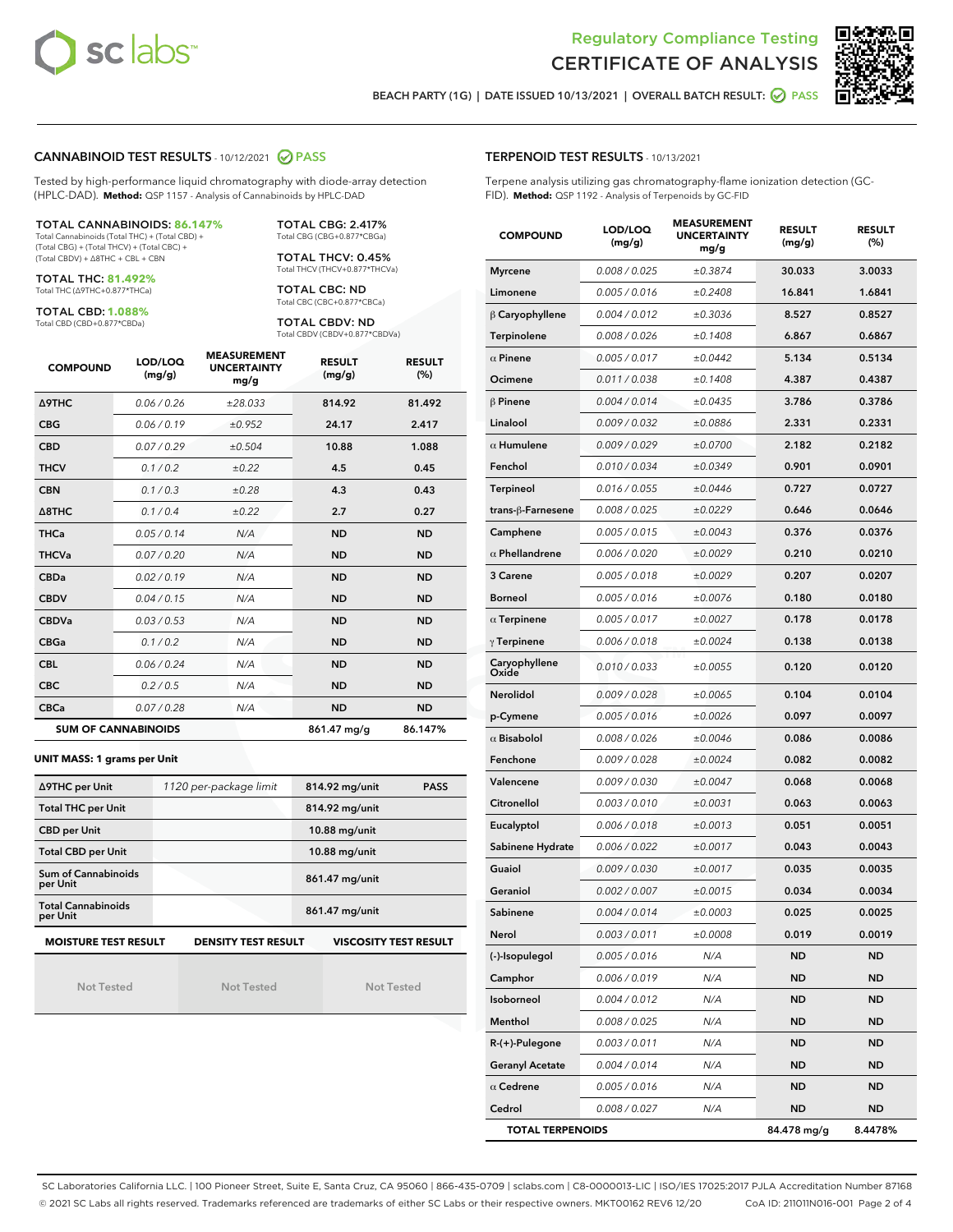



BEACH PARTY (1G) | DATE ISSUED 10/13/2021 | OVERALL BATCH RESULT: 2 PASS

## CATEGORY 1 PESTICIDE TEST RESULTS - 10/13/2021 2 PASS

Pesticide and plant growth regulator analysis utilizing high-performance liquid chromatography-mass spectrometry (HPLC-MS) or gas chromatography-mass spectrometry (GC-MS). \*GC-MS utilized where indicated. **Method:** QSP 1212 - Analysis of Pesticides and Mycotoxins by LC-MS or QSP 1213 - Analysis of Pesticides by GC-MS

| <b>COMPOUND</b>             | LOD/LOQ<br>$(\mu g/g)$ | <b>ACTION</b><br><b>LIMIT</b><br>$(\mu g/g)$ | <b>MEASUREMENT</b><br><b>UNCERTAINTY</b><br>µg/g | <b>RESULT</b><br>$(\mu g/g)$ | <b>RESULT</b> |
|-----------------------------|------------------------|----------------------------------------------|--------------------------------------------------|------------------------------|---------------|
| Aldicarb                    | 0.03/0.08              | $>$ LOD                                      | N/A                                              | <b>ND</b>                    | <b>PASS</b>   |
| Carbofuran                  | 0.02 / 0.05            | $\ge$ LOD                                    | N/A                                              | <b>ND</b>                    | <b>PASS</b>   |
| Chlordane*                  | 0.03/0.08              | $>$ LOD                                      | N/A                                              | <b>ND</b>                    | <b>PASS</b>   |
| Chlorfenapyr*               | 0.03/0.10              | $\ge$ LOD                                    | N/A                                              | <b>ND</b>                    | <b>PASS</b>   |
| Chlorpyrifos                | 0.02 / 0.06            | $\ge$ LOD                                    | N/A                                              | <b>ND</b>                    | <b>PASS</b>   |
| Coumaphos                   | 0.02 / 0.07            | $\ge$ LOD                                    | N/A                                              | <b>ND</b>                    | <b>PASS</b>   |
| Daminozide                  | 0.02 / 0.07            | $\ge$ LOD                                    | N/A                                              | <b>ND</b>                    | <b>PASS</b>   |
| <b>DDVP</b><br>(Dichlorvos) | 0.03/0.09              | $\ge$ LOD                                    | N/A                                              | <b>ND</b>                    | <b>PASS</b>   |
| <b>Dimethoate</b>           | 0.03/0.08              | $\ge$ LOD                                    | N/A                                              | <b>ND</b>                    | <b>PASS</b>   |
| Ethoprop(hos)               | 0.03/0.10              | $\ge$ LOD                                    | N/A                                              | <b>ND</b>                    | <b>PASS</b>   |
| Etofenprox                  | 0.02 / 0.06            | $\ge$ LOD                                    | N/A                                              | <b>ND</b>                    | <b>PASS</b>   |
| Fenoxycarb                  | 0.03 / 0.08            | $\ge$ LOD                                    | N/A                                              | <b>ND</b>                    | <b>PASS</b>   |
| Fipronil                    | 0.03/0.08              | $>$ LOD                                      | N/A                                              | <b>ND</b>                    | <b>PASS</b>   |
| Imazalil                    | 0.02 / 0.06            | $\ge$ LOD                                    | N/A                                              | <b>ND</b>                    | <b>PASS</b>   |
| Methiocarb                  | 0.02 / 0.07            | $\ge$ LOD                                    | N/A                                              | <b>ND</b>                    | <b>PASS</b>   |
| Methyl<br>parathion         | 0.03/0.10              | $\ge$ LOD                                    | N/A                                              | <b>ND</b>                    | <b>PASS</b>   |
| <b>Mevinphos</b>            | 0.03/0.09              | $\ge$ LOD                                    | N/A                                              | <b>ND</b>                    | <b>PASS</b>   |
| Paclobutrazol               | 0.02 / 0.05            | $>$ LOD                                      | N/A                                              | <b>ND</b>                    | <b>PASS</b>   |
| Propoxur                    | 0.03/0.09              | $\ge$ LOD                                    | N/A                                              | <b>ND</b>                    | <b>PASS</b>   |
| Spiroxamine                 | 0.03 / 0.08            | $\ge$ LOD                                    | N/A                                              | <b>ND</b>                    | <b>PASS</b>   |
| Thiacloprid                 | 0.03/0.10              | $\ge$ LOD                                    | N/A                                              | <b>ND</b>                    | <b>PASS</b>   |

#### CATEGORY 2 PESTICIDE TEST RESULTS - 10/13/2021 @ PASS

| <b>COMPOUND</b>          | LOD/LOO<br>$(\mu g/g)$ | <b>ACTION</b><br>LIMIT<br>$(\mu g/g)$ | <b>MEASUREMENT</b><br><b>UNCERTAINTY</b><br>µg/g | <b>RESULT</b><br>$(\mu g/g)$ | <b>RESULT</b> |  |
|--------------------------|------------------------|---------------------------------------|--------------------------------------------------|------------------------------|---------------|--|
| Abamectin                | 0.03/0.10              | 0.1                                   | N/A                                              | <b>ND</b>                    | <b>PASS</b>   |  |
| Acephate                 | 0.02/0.07              | 0.1                                   | N/A                                              | <b>ND</b>                    | <b>PASS</b>   |  |
| Acequinocyl              | 0.02/0.07              | 0.1                                   | N/A                                              | <b>ND</b>                    | <b>PASS</b>   |  |
| Acetamiprid              | 0.02 / 0.05            | 0.1                                   | N/A                                              | <b>ND</b>                    | <b>PASS</b>   |  |
| Azoxystrobin             | 0.02/0.07              | 0.1                                   | N/A                                              | <b>ND</b>                    | <b>PASS</b>   |  |
| <b>Bifenazate</b>        | 0.01 / 0.04            | 0.1                                   | N/A                                              | <b>ND</b>                    | <b>PASS</b>   |  |
| <b>Bifenthrin</b>        | 0.02 / 0.05            | 3                                     | N/A                                              | <b>ND</b>                    | <b>PASS</b>   |  |
| <b>Boscalid</b>          | 0.03/0.09              | 0.1                                   | N/A                                              | <b>ND</b>                    | <b>PASS</b>   |  |
| Captan                   | 0.19/0.57              | 0.7                                   | N/A                                              | <b>ND</b>                    | <b>PASS</b>   |  |
| Carbaryl                 | 0.02/0.06              | 0.5                                   | N/A                                              | <b>ND</b>                    | <b>PASS</b>   |  |
| Chlorantranilip-<br>role | 0.04/0.12              | 10                                    | N/A                                              | <b>ND</b>                    | <b>PASS</b>   |  |
| Clofentezine             | 0.03/0.09              | 0.1                                   | N/A                                              | <b>ND</b>                    | <b>PASS</b>   |  |

## CATEGORY 2 PESTICIDE TEST RESULTS - 10/13/2021 continued

| <b>COMPOUND</b>               | LOD/LOQ<br>(µg/g) | <b>ACTION</b><br><b>LIMIT</b><br>$(\mu g/g)$ | <b>MEASUREMENT</b><br><b>UNCERTAINTY</b><br>µg/g | <b>RESULT</b><br>(µg/g) | <b>RESULT</b> |
|-------------------------------|-------------------|----------------------------------------------|--------------------------------------------------|-------------------------|---------------|
| Cyfluthrin                    | 0.12 / 0.38       | $\overline{c}$                               | N/A                                              | ND                      | <b>PASS</b>   |
| Cypermethrin                  | 0.11 / 0.32       | 1                                            | N/A                                              | ND                      | <b>PASS</b>   |
| Diazinon                      | 0.02 / 0.05       | 0.1                                          | N/A                                              | <b>ND</b>               | <b>PASS</b>   |
| Dimethomorph                  | 0.03 / 0.09       | 2                                            | N/A                                              | ND                      | <b>PASS</b>   |
| Etoxazole                     | 0.02 / 0.06       | 0.1                                          | N/A                                              | ND                      | <b>PASS</b>   |
| Fenhexamid                    | 0.03 / 0.09       | 0.1                                          | N/A                                              | <b>ND</b>               | <b>PASS</b>   |
| Fenpyroximate                 | 0.02 / 0.06       | 0.1                                          | N/A                                              | ND                      | <b>PASS</b>   |
| Flonicamid                    | 0.03 / 0.10       | 0.1                                          | N/A                                              | ND                      | <b>PASS</b>   |
| Fludioxonil                   | 0.03 / 0.10       | 0.1                                          | N/A                                              | <b>ND</b>               | <b>PASS</b>   |
| Hexythiazox                   | 0.02 / 0.07       | 0.1                                          | N/A                                              | <b>ND</b>               | <b>PASS</b>   |
| Imidacloprid                  | 0.04 / 0.11       | 5                                            | N/A                                              | ND                      | <b>PASS</b>   |
| Kresoxim-methyl               | 0.02 / 0.07       | 0.1                                          | N/A                                              | <b>ND</b>               | <b>PASS</b>   |
| Malathion                     | 0.03 / 0.09       | 0.5                                          | N/A                                              | ND                      | <b>PASS</b>   |
| Metalaxyl                     | 0.02 / 0.07       | $\overline{c}$                               | N/A                                              | ND                      | PASS          |
| Methomyl                      | 0.03 / 0.10       | 1                                            | N/A                                              | <b>ND</b>               | <b>PASS</b>   |
| Myclobutanil                  | 0.03 / 0.09       | 0.1                                          | N/A                                              | ND                      | <b>PASS</b>   |
| Naled                         | 0.02 / 0.07       | 0.1                                          | N/A                                              | ND                      | <b>PASS</b>   |
| Oxamyl                        | 0.04 / 0.11       | 0.5                                          | N/A                                              | ND                      | <b>PASS</b>   |
| Pentachloronitro-<br>benzene* | 0.03 / 0.09       | 0.1                                          | N/A                                              | ND                      | <b>PASS</b>   |
| Permethrin                    | 0.04 / 0.12       | 0.5                                          | N/A                                              | <b>ND</b>               | <b>PASS</b>   |
| Phosmet                       | 0.03 / 0.10       | 0.1                                          | N/A                                              | ND                      | <b>PASS</b>   |
| Piperonylbu-<br>toxide        | 0.02 / 0.07       | 3                                            | N/A                                              | ND                      | <b>PASS</b>   |
| Prallethrin                   | 0.03 / 0.08       | 0.1                                          | N/A                                              | ND                      | <b>PASS</b>   |
| Propiconazole                 | 0.02 / 0.07       | 0.1                                          | N/A                                              | ND                      | <b>PASS</b>   |
| Pyrethrins                    | 0.04 / 0.12       | 0.5                                          | N/A                                              | <b>ND</b>               | <b>PASS</b>   |
| Pyridaben                     | 0.02 / 0.07       | 0.1                                          | N/A                                              | ND                      | <b>PASS</b>   |
| Spinetoram                    | 0.02 / 0.07       | 0.1                                          | N/A                                              | ND                      | PASS          |
| Spinosad                      | 0.02 / 0.07       | 0.1                                          | N/A                                              | <b>ND</b>               | <b>PASS</b>   |
| Spiromesifen                  | 0.02 / 0.05       | 0.1                                          | N/A                                              | ND                      | <b>PASS</b>   |
| Spirotetramat                 | 0.02 / 0.06       | 0.1                                          | N/A                                              | ND                      | <b>PASS</b>   |
| Tebuconazole                  | 0.02 / 0.07       | 0.1                                          | N/A                                              | ND                      | <b>PASS</b>   |
| Thiamethoxam                  | 0.03 / 0.10       | 5                                            | N/A                                              | ND                      | <b>PASS</b>   |
| Trifloxystrobin               | 0.03 / 0.08       | 0.1                                          | N/A                                              | <b>ND</b>               | <b>PASS</b>   |

SC Laboratories California LLC. | 100 Pioneer Street, Suite E, Santa Cruz, CA 95060 | 866-435-0709 | sclabs.com | C8-0000013-LIC | ISO/IES 17025:2017 PJLA Accreditation Number 87168 © 2021 SC Labs all rights reserved. Trademarks referenced are trademarks of either SC Labs or their respective owners. MKT00162 REV6 12/20 CoA ID: 211011N016-001 Page 3 of 4